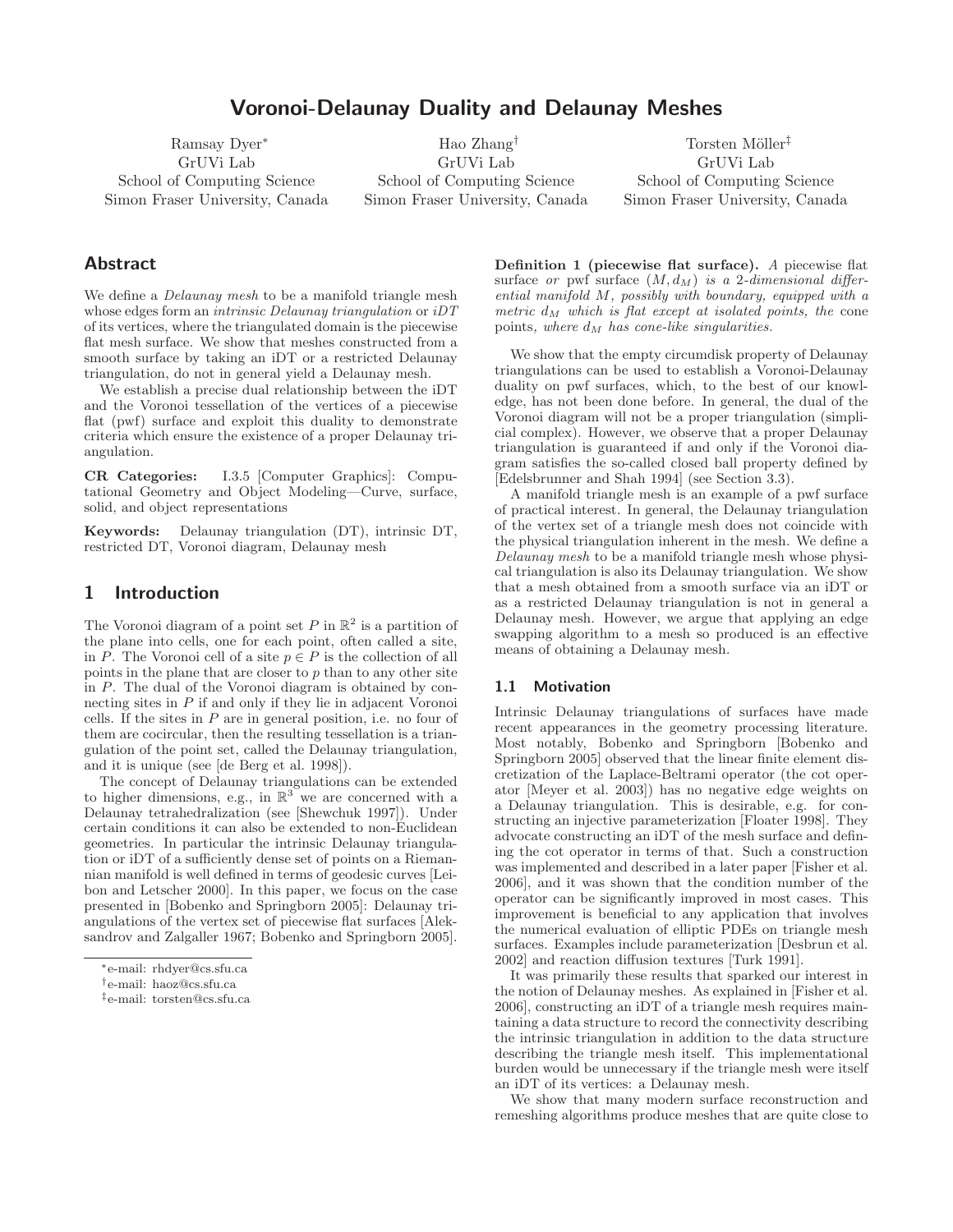being Delaunay, thus only small adjustments need be made in order to obtain a Delaunay mesh as a final product.

## 1.2 Contributions

In this paper,

- we establish the duality between the Voronoi diagram and the Delaunay tessellation of a pwf surface (Section 3.2);
- using this duality, we characterize, in terms of the Voronoi diagram, meshes that admit a proper iDT (Section 3.3);
- we present a natural definition of a Delaunay mesh and show that it differs from meshes produced from a smooth surface via the iDT or as a restricted Delaunay triangulation (Section 4).

# 2 Related Work

In addition to the work of [Bobenko and Springborn 2005] on iDTs of pwf surfaces, [Leibon and Letscher 2000] had earlier studied the same problem on general Riemannian manifolds. Both works relied on the empty circumdisk property to define Delaunay triangulations whose edges are given by appropriate geodesic arcs. In contrast to the planar case, sampling density of the point set becomes relevant to ensure that the Delaunay triangulations are well-defined over a manifold. To this end, [Leibon and Letscher 2000] resorted to the notion of strong convexity radius as a means of constraining sampling density. Weak bounds on the number of samples required to obtain a well-defined Delaunay triangulation are presented in [Onishi and Itoh 2003], but the utility of this work in practical applications seems limited.

Although many works exist that employ Delaunay concepts and describe algorithms which produce meshes that are close to being Delaunay, to the best of our knowledge, no previous work has investigated Delaunay meshes as defined here. There are two well-known mesh constructions that have been referred to as Delaunay meshes: restricted Delaunay triangulations as studied by [Edelsbrunner and Shah 1994] and meshes obtained from an iDT of a surface, e.g., in [Peyré and Cohen 2003].

A remeshing algorithm from the first category was presented by [Chew 1993] where a Delaunay refinement technique was adapted to curved surfaces. This algorithm produced an approximate geodesic triangulation of the surface with a guaranteed angle bound of  $[30^\circ, 120^\circ]$ ; intersections of the surface with a sphere are used in place of geodesic disks. The resulting mesh turns out to be a restricted Delaunay triangulation of the surface [Edelsbrunner and Shah 1994]. Restricted Delaunay triangulations have played an important role in surface reconstruction. A prominent example was presented by [Amenta and Bern 1998].

More recently, remeshing algorithms have appeared that are based on geodesic distances on a surface. [Peyré and Cohen 2003] described a farthest point sampling method based on geodesic distances. By taking the dual of the Voronoi diagram of the sampled points, a triangulation is produced that is a good approximation to the iDT of the sample points.

# 3 Delaunay Triangulations and Voronoi Diagrams on pwf Surfaces

In this section we review, in Section 3.1, the Delaunay triangulation on a pwf surface as defined by [Bobenko and Springborn 2005] and then show in Section 3.2 that its duality with the Voronoi diagram can be extended to this setting. In Section 3.3, we discuss the properties of the Voronoi diagrams of meshes that admit a proper Delaunay triangulation.

#### 3.1 Delaunay Triangulations on pwf Surfaces

Defining a Delaunay triangulation of a discrete set  $P$  of points, called samples, on a Riemannian surface S requires more care than is needed in the planar setting. For example, in the former, there may not be a unique shortest geodesic between two points, or there may not be a unique geodesic disk that has three given points on its boundary.

One approach is to put constraints on the density of samples on S. The idea is that in a sufficiently small neighbourhood a manifold is well approximated by a plane. Thus if the samples are sufficiently close to each other, the obstacles to defining a Delaunay triangulation will be avoided. This is the approach developed by [Leibon and Letscher 2000].

Another approach is to constrain the types of surfaces and samples under consideration. This is the approach that was taken by [Bobenko and Springborn 2005] and is the one that we will follow. This approach requires no explicit constraints on the sampling density, but uses a weaker definition of a triangulation than is traditional in differential geometry.

Definition 2. A tessellation of a compact Riemannian surface S with respect to a finite discrete point set P is as follows.

Let  $E$  be a collection of curves on  $S$ , which form a connected graph G whose vertex set is P, such that  $S - G$  is a disjoint union of open subsets  $f_i$ , each homeomorphic to a disk. The elements of E are called edges of the tessellation.

The  $f_i$ 's are called faces, and for each face there exists a continuous map  $\varphi_i : \gamma_i \to \bar{f}_i$ , where  $\gamma_i$  is a closed planar polygon and  $\bar{f}_i$  is the closure of  $f_i$ . The map  $\varphi_i$  is a homeomorphism on the interior of  $\gamma_i$ , and is continuous on the boundary and such that vertices of  $\gamma_i$  get mapped to elements of P that lie on the boundary of  $f_i$ . If  $\gamma_i$  is an n-gon, we call  $f_i$  an n-gon face, and in particular, if  $\gamma_i$  is a triangle, then we also call  $f_i$  a triangle face.

A triangulation is a tessellation in which all the faces are triangle faces. A geodesic tessellation is a tessellation in which all the edges are geodesics on the surface S.

Note that edges cannot cross in a tessellation. The mappings  $\varphi_i$  are not required to be injective on the boundary of  $γ$ . In particular, two edges of  $γ<sub>i</sub>$  may be mapped onto a single edge in E. Likewise, the restriction of  $\varphi_i$  to the vertices of  $\gamma_i$  is not required to be injective.

For the remainder of Section 3 we confine our attention to a compact pwf surface M without boundary, on which the finite set of sample points, P, includes all of the cone points of  $M$ . We refer to the elements of  $P$  as vertices, emphasizing that the model pwf surface we have in mind is a mesh.

On a pwf surface every point  $p$  has a neighbourhood that is either isometric to a neighbourhood in  $\mathbb{R}^2$  or to a neighbourhood of the apex of a single cone (if  $p$  is a vertex). A manifold triangle mesh can be considered a pwf surface that is isometrically immersed in  $\mathbb{R}^3$ . However pwf surfaces are a more general class of objects, and they do not necessarily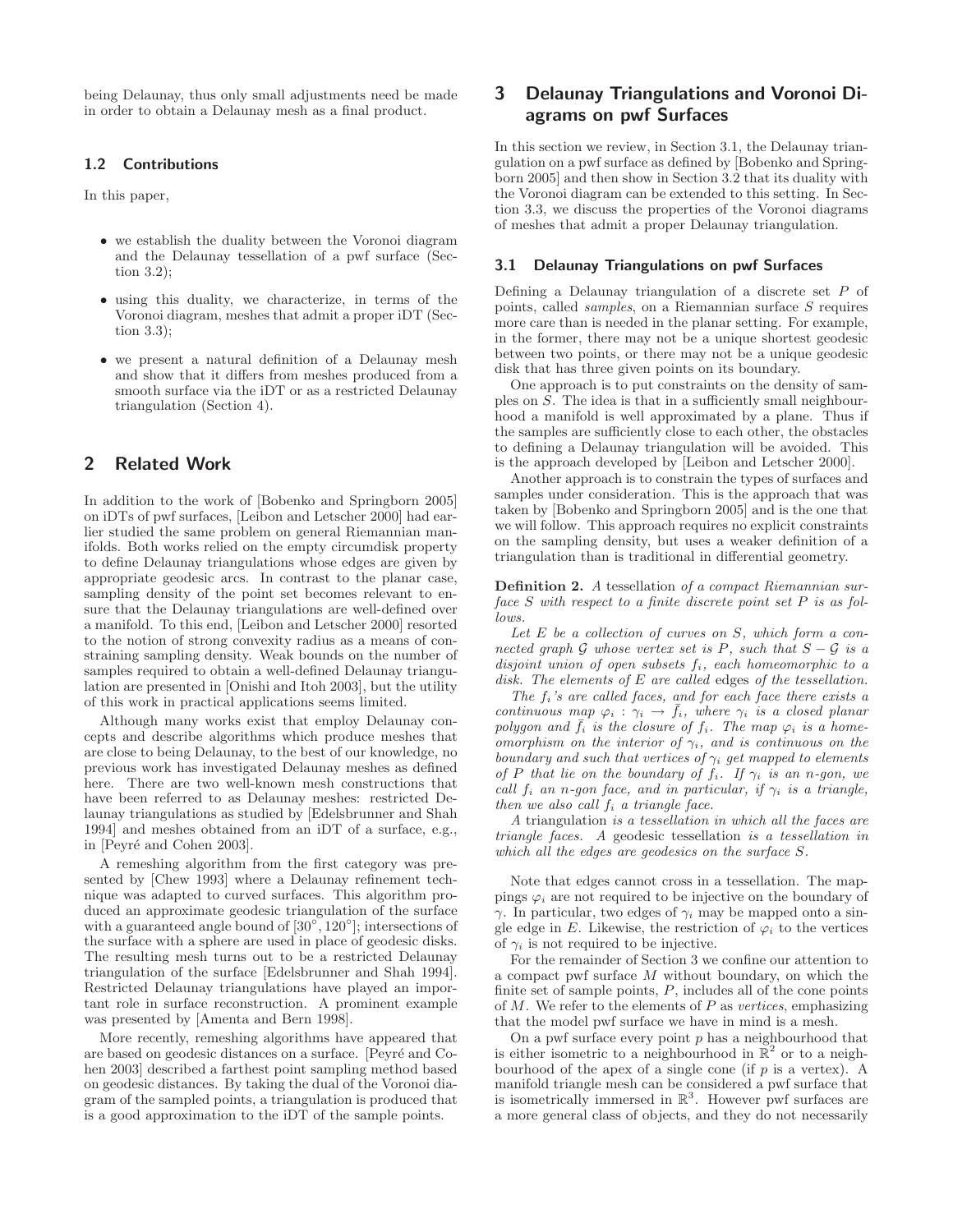admit an isometric immersion in  $\mathbb{R}^3$ ; the flat torus is a well known counter example [do Carmo 1976].

The Delaunay tessellation is defined in terms of empty disks. An *immersed empty disk* is a continuous map  $\phi : \overline{D} \to$ M, where D is an open disk in  $\mathbb{R}^2$  and  $\overline{D}$  is the closure of D, such that the restriction  $\phi|_D$  is an isometric immersion (i.e., every  $p \in D$  has a neighbourhood which is mapped isometrically) and  $\phi(D) \cap P = \emptyset$  (i.e.,  $\phi(D)$ ) is empty of vertices).

We can think of  $\phi$  as wrapping D on M, but it may wrap around onto itself:  $\phi$  is not injective in general. It should be emphasized that  $\phi$  is defined on the closure of D and that only the image of  $D$  itself is required to be empty. Most of the time we are working with empty disks that have elements of P on their boundary, so that  $\phi^{-1}(P)$  is non-empty.

Immersed empty disks are more convenient to work with than geodesic disks since they allow us to work with ordinary disks in the plane, with the caveat that the mapping  $\phi$  is not injective in general. Since  $M$  is flat in a neighbourhood not containing cone points, we can always find an isometric immersion  $\phi$  whose image is a given empty geodesic disk and if two immersions  $\phi$  and  $\phi'$  have the same geodesic disk as their image, then there will be a planar isomorphism  $T$ :  $\mathbb{R}^2 \to \mathbb{R}^2$  such that  $\phi = \phi' \circ T$ .

Thus working with immersed empty disks is really equivalent to working with geodesic disks. However, the former allows us to place D wherever is convenient on the plane. In particular, we have the following useful lemma, whose proof is indicated in [Bobenko and Springborn 2005, Lemma 6].

**Lemma 1.** Suppose that  $\phi : \overline{D} \to M$  and  $\phi' : \overline{D'} \to M$  are two immersed empty disks with  $\phi(D) \cap \phi'(D') \neq \emptyset$ . Then there exists a disk  $\tilde{D}$  with  $\tilde{D} \cap D \neq \emptyset$ , an isometry T :  $\mathbb{R}^2 \to \mathbb{R}^2$  with  $T(\tilde{D}) = D'$ , and an isometric immersion  $\hat{\phi}: D \cup \tilde{D} \to M$  such that  $\hat{\phi}|_{\bar{D}} = \phi$  and  $\hat{\phi}|_{\bar{D}} = \phi' \circ T$ .

The *Delaunay tessellation* of  $P$  on  $M$  is defined by the immersed empty disks  $\phi : \bar{D} \to M$  such that  $\phi^{-1}(P)$  is nonempty. If  $\phi^{-1}(P)$  contains three or more points, then its convex hull,  $conv[\phi^{-1}(P)]$ , is a polygon and its image under  $\phi$  defines a face of the tessellation. If  $\phi^{-1}(P)$  contains exactly two points, then the image of  $\text{conv}[\phi^{-1}(P)]$  under  $\phi$  is an edge. It was established [Bobenko and Springborn 2005] that these faces and edges do indeed describe a tessellation, something that is not obvious *a priori*.

Note that if a face contains more than three vertices, the diagonals of the face are not included in the tessellation. To obtain a Delaunay triangulation, we triangulate all nontriangular faces. A face of the Delaunay triangulation is still contained in an immersed empty disk, but there may be more than three vertices on the disk's boundary.

We say that the vertices are in *general position* if there exists no empty disk with more than three vertices on its boundary. In this case the Delaunay tessellation is the unique Delaunay triangulation of the vertices. The Delaunay triangulation of  $P$  on  $M$  is often referred to as the *intrinsic* Delaunay triangulation  $(iDT)$  to emphasize that it is based on geodesic distances on M and not distances in the ambient Euclidean space.

Now, consider an arbitrary geodesic triangulation  $\mathcal T$  of the vertices of  $M$ . Since the triangles are empty of cone points, they are intrinsically planar. Given an edge  $e$  of  $\mathcal{T}$ , we can map the two triangular faces adjacent to e isometrically onto the plane forming a quadrilateral with  $e$  as its diagonal. Edge e is locally Delaunay if it is contained in a disk that does not have the other two vertices of the quadrilateral in its interior. This is different from the immersed empty disk criteria in that only two additional vertices of M are considered. If the edge e is not locally Delaunay, we call it NLD, as an abbreviation.

A convenient characterization of a locally Delaunay edge is given in [Bobenko and Springborn 2005]: An edge is locally Delaunay if and only if the sum of the two angles it subtends does not exceed  $\pi$ . This follows from the fact that in a quadrilateral whose vertices lie on a circle, opposite angles sum to  $\pi$ . As in the planar case, the iDT can be obtained by systematically swapping the geodesic edges that are NLD. Namely, an NLD edge  $e$  is replaced by the edge  $e'$  that is the other diagonal (guaranteed to be locally Delaunay) of the quadrilateral defined by the triangles adjacent to e. This algorithm runs in  $\mathcal{O}(n^2)$  time, *n* being the number of vertices in the mesh. The proof described in [Shewchuk 1997] holds without modification to the case of a fixed pwf surface.

For our purposes, we are primarily concerned with the iDT of the vertex set on a mesh. A triangle mesh comes with an inherent triangulation defined by its faces and edges. We refer to this as the *physical triangulation* of the mesh, and in particular, the edges of the mesh are physical edges. This is to distinguish it from the iDT of the mesh vertices on its surface; we simply call it the iDT for brevity. The iDT consists of geodesic edges that do not correspond to the physical edges in general. We define a Delaunay mesh as a triangle mesh whose physical triangulation coincides with the iDT of its vertices.

### 3.2 Voronoi Diagrams on pwf Surfaces

In this section we examine the Voronoi diagram of a pwf surface and its relationship with the Delaunay tessellation. Recall that we are restricting our attention to compact pwf surfaces without boundaries. Thus the Hopf-Rinow theorem [do Carmo 1976] assures us that a minimal geodesic exists between any two points.

The *Voronoi diagram* of a set of samples  $P$  on a pwf surface  $(M, d_M)$  divides M into Voronoi cells, one for each  $p \in$ P, defined by  $V(p) = \{q \in M | d_M(p,q) \leq d_M(s,q), \forall s \in P\}.$ 

**Definition 3.** A Voronoi vertex is a point  $q \in M$  that has three or more distinct geodesics realizing the minimum distance from  $q$  to  $P$ . A Voronoi edge is a curve  $C$  terminating at Voronoi vertices and such that every point  $q$  on  $C$  has exactly two geodesics realizing the minimum distance from q to P. C is called an internal Voronoi edge if both the minimal geodesics connect with some common vertex in P.

Note that a point q in the interior of  $V(p)$  is characterized by having a unique minimal geodesic connecting it with p.

An equivalent view of Voronoi edges and vertices is via the immersed empty disk property: If  $\phi : \bar{D} \to M$  is an immersed empty disk with centre c and with  $\phi^{-1}(P)$  containing three or more points, then  $\phi(c)$  is a Voronoi vertex. If  $\phi^{-1}(P)$  contains exactly two points, p and q, then c lies on a Voronoi edge, and it is an internal edge if  $\phi(p) = \phi(q)$ .

According to this view each Voronoi vertex is associated with a face in the Delaunay tessellation via the immersed empty disk that defines them both. Thus there is a finite number of Voronoi vertices. However, a Voronoi vertex is not necessarily associated with distinct samples and a Voronoi edge may terminate at the same Voronoi vertex at both ends.

To see that Voronoi edges are geodesics between Voronoi vertices, let  $\phi : \bar{D} \to M$  be an immersed empty disk with  $\{p,q\} = \phi^{-1}(P)$  and  $c \in D$  the centre. Thus  $\phi(c)$  lies on some Voronoi edge C. Since there are only two vertices on the boundary of  $\phi(D)$ , we can find some  $\epsilon$  and (exploiting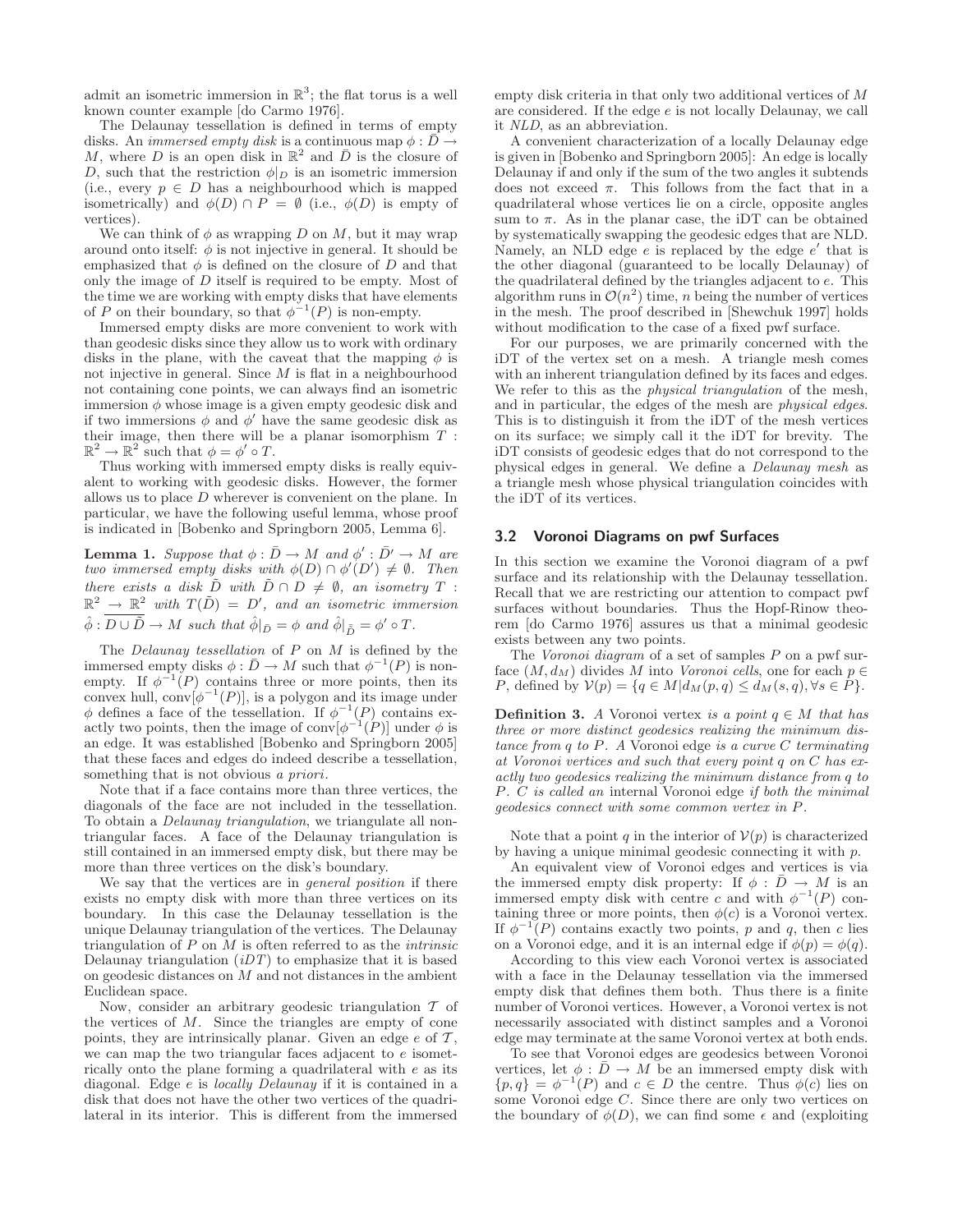Lemma 1) another immersed empty disk  $\phi' : \bar{D'} \to M$  with centre  $c', d_{\mathbb{R}^2}(c, c') = \epsilon$  and with  $\{p', q'\} = \phi'^{-1}(P)$  such that  $\phi'(p') = \phi(p)$  and  $\phi'(q') = \phi(q)$ . Then any point  $\tilde{c}$  on the line segment  $[c, c']$  will be the centre of an immersed empty disk  $\tilde{\phi} : \tilde{\bar{D}} \to M$  whose image is contained in  $\phi(\bar{D}) \cup \phi'(\bar{D'})$ and thus has  $\phi(p)$  and  $\phi(q)$  as the only points of P on its boundary. In other words,  $[c, c']$  lies on the Voronoi edge C. The image of  $[c, c']$  under the joint mapping  $\hat{\phi}$  (lemma 1) is geodesic, since  $[c, c']$  is a geodesic in the plane.

Lemma 2. A Voronoi cell is topologically a disk if and only if it contains no internal edges.

*Proof.* Let  $q \in V(p)$  and assume that there are two minimal length geodesics,  $\alpha$  and  $\beta$ , connecting p with q. Suppose that  $V(p)$  were a topological disk. Together  $\alpha$  and  $\beta$  define a closed curve contained in  $V(p)$ . Let U be the region bounded by  $\alpha$  and  $\beta$ . Then there is an isometric embedding  $\varphi: U \hookrightarrow$  $\mathbb{R}^2$ . But then  $\varphi(U)$  would be a region in the plane bounded by two geodesics (line segments) between  $\varphi(p)$  and  $\varphi(q)$ . Thus U must be empty and  $\alpha = \beta$ .

Conversely, if  $V(p)$  is not a disk then since it is compact it has a smallest closed geodesic through  $p$  in a non-trivial homotopy class [Leibon and Letscher 2000]. The midpoint on this loop then has two distinct geodesics realizing the minimal distance to p and thus lies on an internal edge.  $\Box$ 

Since a minimal closed geodesic in  $\mathcal{V}(p)$  must pass through an internal edge, the interior of  $V(p)$  – that part which remains when we remove all Voronoi edges – is a topological open disk. Note also that we cannot have a Voronoi edge that is a closed loop not containing any Voronoi vertices. If such a loop were to exist, it would have to be the unique boundary between two Voronoi cells that were both topologically disks (otherwise an internal or other edge would create a Voronoi vertex). Therefore M must have only two vertices and be topologically a sphere. If such a pwf surface exists, it certainly cannot be realized as a mesh and it will not concern us here. These observations demonstrate that the Voronoi diagram can be viewed as a tessellation. The faces of the tessellation are the interiors of the Voronoi cells.

We now turn our attention to the duality relationship between the Delaunay tessellation and the Voronoi diagram. A nice thing about pwf surfaces is that if  $\phi : \bar{D} \to M$  is an immersed empty disk, and  $\phi^{-1}(P) = \{p, q\}$ , then there is a unique geodesic between  $\phi(p)$  and  $\phi(q)$  contained in the image of  $\phi$ ; it is the image of the line segment between p and q. In other words there is only one possible edge contained in an empty disk with two samples on its boundary.

Furthermore, the image of the centre of  $D$  lies on a Voronoi edge C. If  $e = [\phi(p), \phi(q)]$  is the Delaunay edge defined by  $\phi$ , then we say C is the Voronoi edge *associated* with e and vise versa. The following lemmas demonstrate that this association is exclusive.

#### Lemma 3. There is a unique Delaunay edge associated with each Voronoi edge.

*Proof.* Suppose that  $e = [a, b]$  and  $e' = [a, b]$  are two Delaunay edges associated with the Voronoi edge  $C$ . Let  $u$  and  $u'$  be the centres of the empty geodesic disks containing  $e$ and e', respectively. Now centred at every point between u and  $u'$  on  $C$  there is an empty immersed disk with  $a$  and b on its boundary. Two such disks, if they are sufficiently close to each other, must contain the same Delaunay edge (we can appeal to Lemma 1). Thus we can push the disk centre from  $u$  to  $u'$  while always keeping  $e$  in the empty disk. As a result, we must have  $e' = e$ . П

### Lemma 4. Different Voronoi edges are associated with distinct Delaunay edges.

*Proof.* Let  $e = [a, b]$  be a Delaunay edge and suppose that it is contained in two different empty immersed disks  $\phi$ :  $\bar{D} \to M$  and  $\phi' : \bar{D'} \to M$ . By Lemma 1 we can assume that  $D \cap D'$  contains a line segment whose image under the combined map  $\phi$  is e. We have  $p, q \in \partial D \cap \partial D'$  with  $\phi(p) = a$ and  $\hat{\phi}(q) = b$ . Let c and c' be the centres of D and D', respectively. Then centred at any point on the line between c and c' there is a disk  $\tilde{D}$  that is contained in  $D \cup D'$  and touching p and q on its boundary. The restriction of  $\phi$  to  $\tilde{D}$  defines an immersed empty disk. Therefore there is no Voronoi vertex between  $c$  and  $c'$  and thus they must lie on the same Voronoi edge. П

The results of this section are summarized in Theorem 1, establishing a Voronoi-Delaunay duality on pwf surfaces.

Theorem 1. Considered together with its internal edges, the Voronoi diagram of the vertices of a pwf surface is a tessellation. Further, the empty circumdisk property defines a one-to-one correspondence between the edges of the Voronoi diagram and the edges of the Delaunay tessellation.

### 3.3 Proper Triangulations

A triangulation is proper if it is the realization of a simplicial complex. In general, the iDT on a pwf surface need not be proper, however we have shown [Dyer et al. 2007] that, if the vertices are in general position, a necessary and sufficient condition for the iDT to be proper is that the Voronoi diagram be well formed. That is, each Voronoi cell

- 1. is a topological disk;
- 2. meets each neighbour at a single contiguous edge;
- 3. has at least three distinct Voronoi neighbours.

In the study of restricted Delaunay triangulations, [Edelsbrunner and Shah 1994, lemma 4.1] showed that a manifold restricted Delaunay simplicial complex (see Section 4.2 for definitions) would result if the restricted Voronoi diagram satisfies the closed ball property. On a 2-manifold without boundary this yields three conditions [Amenta et al. 2000]: (1) Each Voronoi cell is a closed topological 2-ball, (2) The intersection of two Voronoi cells is either empty or a closed 1-ball and (3) The intersection of three or more Voronoi cells is either empty or a closed 0-ball (a single point).

The first two conditions are identical to the first two conditions of well formedness. In fact, a Voronoi diagram that does not satisfy the closed ball property is not well formed and vise versa: the criteria are equivalent. Indeed if  $V(p)$ has only two neighbours,  $V(q)$  and  $V(r)$ , then the intersection of these three cells will consist of two distinct points: a violation of the third closed ball condition. If a cell has only one neighbour then its neighbour is not a topological disk: properties 1 and/or 2 are violated.

Conversely, if a Voronoi diagram does not satisfy the third closed ball condition, then there are three cells intersecting at more than one distinct point. Assuming the first two conditions are satisfied, this means that the intersection of any two of the cells is a topological 1-ball. So the intersection of  $V(p) \cap V(q)$  with  $V(q) \cap V(r)$  is two points; they must have common endpoints. If  $V(q)$  is a topological 2-ball, it can only have two neighbours:  $V(p)$  and  $V(r)$ .

Note that the closed ball property also implies that the samples are in general position since if more than three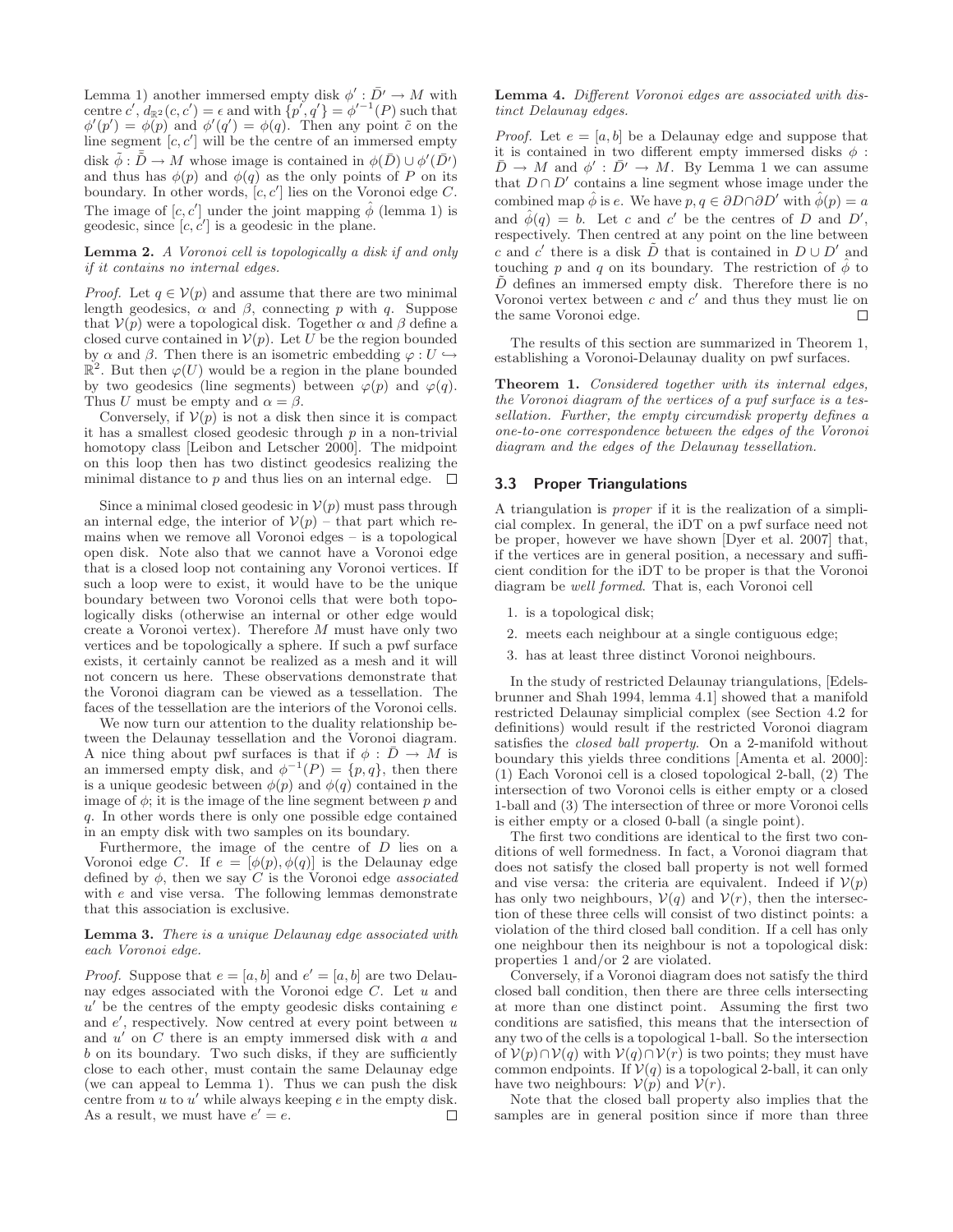Voronoi cells are incident to a Voronoi vertex we would have two cells whose intersection is a single point.

The iDT of a pwf surface admits edges which loop around to terminate at a single point as well as multiple edges between two vertices. Such pathologies cannot appear in restricted Delaunay triangulations where the edges are strictly Euclidean line segments. Nonetheless, the closed ball property is necessary and sufficient to tame them both:

**Theorem 2.** Let  $M$  be a pwf surface with vertex set  $P$ . The intrinsic Delaunay triangulation of P on M is proper if and only if the intrinsic Voronoi diagram of P on M satisfies the closed ball property.

# 4 Delaunay Meshes

The restricted Delaunay triangulation and the iDT of a surface are two well-known means of producing triangle meshes. In this section, we investigate the difference between these constructs and Delaunay meshes as defined in our paper. Towards the end, we briefly discuss how their similarities can be exploited so as to produce Delaunay meshes.

### 4.1 Relation to Intrinsic Delaunay Triangulations

We can construct a geodesic Delaunay triangulation of some (relatively) smooth surface as a preliminary step to producing a mesh: the vertices of the geodesic triangulation will be the vertices of the mesh, and the mesh connectivity is implied from the edges of the geodesic Delaunay triangulation. This is how the remeshing algorithm of Peyré and Cohen 2003] works for example. It can be expected that most of the edges in a mesh  $M$  produced in this way will be locally Delaunay if the sampling is adequate. However, no matter how dense the sampling is, the final mesh  $M$  need not be a Delaunay mesh. The transformation from a smooth surface S to a piecewise linear mesh comes at the cost of a geometric approximation error. This distortion can cause a geodesic Delaunay edge on the original surface to become an NLD edge when it is realized as an edge in M.

To construct an example of this, consider a planar quadrilateral puqv such that all four sides are of equal length and the opposite angles are equal, i.e.,  $\angle upv = \angle uqv$  and  $\angle puq =$  $\angle pvq$ . Thus puqv is a diamond. Suppose further that one of the diagonals is slightly shorter than the other. Specifically, let  $|e| = |[p, q]| = \ell$  and  $|e'| = |[u, v]| = \ell + \epsilon$ . For the symmetric quad  $puqv$ , the longer diagonal edge  $e'$  is NLD since it is subtended by larger angles, i.e.,  $\angle upv + \angle uqv > \angle puq + \angle pvq$ .

Consider a cylinder  $S$  of radius  $r$ . Allow the quadrilateral to hinge on the diagonal  $e'$  and place its four vertices on the cylinder so that  $e'$  is parallel to the axis of the cylinder (Figure  $1(a)$ ). In the geodesic realization of the quadrilateral, the geodesic diagonal corresponding to e, drawn as the short circular arc between  $p$  and  $q$  in Figure 1(a), will have length  $s = 4r \arcsin(\frac{\ell}{4r})$  (see Figure 1(b)). Thus its length will be longer than that of the other diagonal  $e'$  on the surface of S, where  $|e'| = \ell + \epsilon$ , as long as  $\frac{\ell}{4r} > \sin(\frac{\ell + \epsilon}{4r})$ . This is realizable for a sufficiently small  $\epsilon$ , even though sampling density requirements may constrain the size of  $\frac{\ell}{4r}$ .

Indeed, as long as  $\frac{\ell}{4r} > 0$  and in range, we can select  $\epsilon$ such that  $0 < \epsilon < \arcsin(\frac{\ell}{4r}) - \frac{\ell}{4r}$ . In practice,  $\epsilon$  can be arbitrarily small while the samples would still technically be in general position. A small  $\epsilon$  corresponds to Voronoi vertices that are very close together. In this case,  $e'$  is the locally Delaunay edge on the surface of the cylinder S and



Figure 1: The cylinder example to illustrate the discrepancy between iDTs and Delaunay meshes. (a) In a quadrilateral with opposing angles equal and all sides equal, the longer diagonal edge is NLD. When the quadrilateral lies in the plane, this is edge  $e' = [u, v]$ , but in its geodesic realization on the cylinder, the other diagonal, the (geodesic) circular arc  $[p, q]$ , is longer and therefore NLD. (b) A cross-sectional profile of the cylinder at edge  $e = [p, q]$ .

present in the Delaunay triangulation of S. But it is NLD in its mesh realization  $M$ , which would not be Delaunay.

Note that a similar example could be constructed if  $S$  were a pwf surface [Dyer et al. 2007]. In other words, if we were to take a given mesh  $M$  and produce a new mesh  $M'$  with the same vertices, but with connectivity defined by the iDT of  $M$ , then  $M'$  would not be a Delaunay mesh in general, even if M has a well formed Voronoi diagram.

## 4.2 Relation to Restricted Delaunay Triangulations

The restricted Delaunay triangulation of a surface on a sample set is a subset of the 3D Delaunay tetrahedralization of the sample points and is a fundamental construct underlying many surface reconstruction algorithms. Using similar arguments as for iDTs we can show that the restricted Delaunay triangulation is not a Delaunay mesh in general.

The restricted Delaunay triangulation is defined in terms of the restricted Voronoi diagram. Let  $P$  be a set of samples on a surface S in  $\mathbb{R}^3$ . For  $p \in P$ , let  $V(p) = \{x \in$  $\mathbb{R}^3 \mid \|x - p\| \leq \|x - q\|, \forall q \in P\}$  denote the 3D Voronoi cell of  $p$ . The *restricted Voronoi diagram* of  $P$  with respect to  $S$ is the partition of S into the closed cells  $\mathcal{V}(p) = V(p) \cap S$ , which are the restrictions of the 3D Voronoi cells to S.

The restricted Delaunay triangulation of P with respect to S is the dual of the restricted Voronoi diagram. This dual is made up of Euclidean simplices. Specifically, an edge  $e = [p, q]$  belongs to the restricted Delaunay triangulation if and only if  $V(p) \cap V(q) \neq \emptyset$ . Note that e is the straight line segment connecting  $p \in P$  and  $q \in P$  in  $\mathbb{R}^3$ .

In order to construct an example where the restricted Delaunay triangulation yields an edge that is NLD in the resulting mesh, we again make use of the diamond-shaped quadrilateral puqv as defined in Section 4.1. Let the quadrilateral be bent at the NLD edge  $e' = [u, v]$  by an angle of  $2\alpha$  and inscribe the vertices  $u, v, p, q$  on an ellipsoid S such that e' is parallel to the principle axis of  $S$ , as shown in Figure 2(a). It is not hard to show that the circumcentre (centre of the circumsphere) of the tetrahedron puqv, which we denote by  $c$ , lies outside of the tetrahedron. Furthermore,  $c$  sits right above the midpoint of  $e'$  and let it be at a distance  $z$  away. Simple trigonometry yields  $z = (\epsilon + \frac{\epsilon^2}{2\rho})$  $\frac{\epsilon^2}{2\ell})/(2\sin\alpha).$ 

Although sampling density constraints, i.e., those which respect Amenta's local feature size criteria [Amenta and Bern 1998], can force  $\alpha > 0$  to be small, we can still make  $z > 0$  arbitrarily small by choosing a sufficiently small  $\epsilon$ (for fixed  $\ell$ ,  $\alpha$  remains positive while  $\epsilon$  goes to zero). Since there is a gap between the ellipsoid surface  $S$  and edge  $e'$ , we